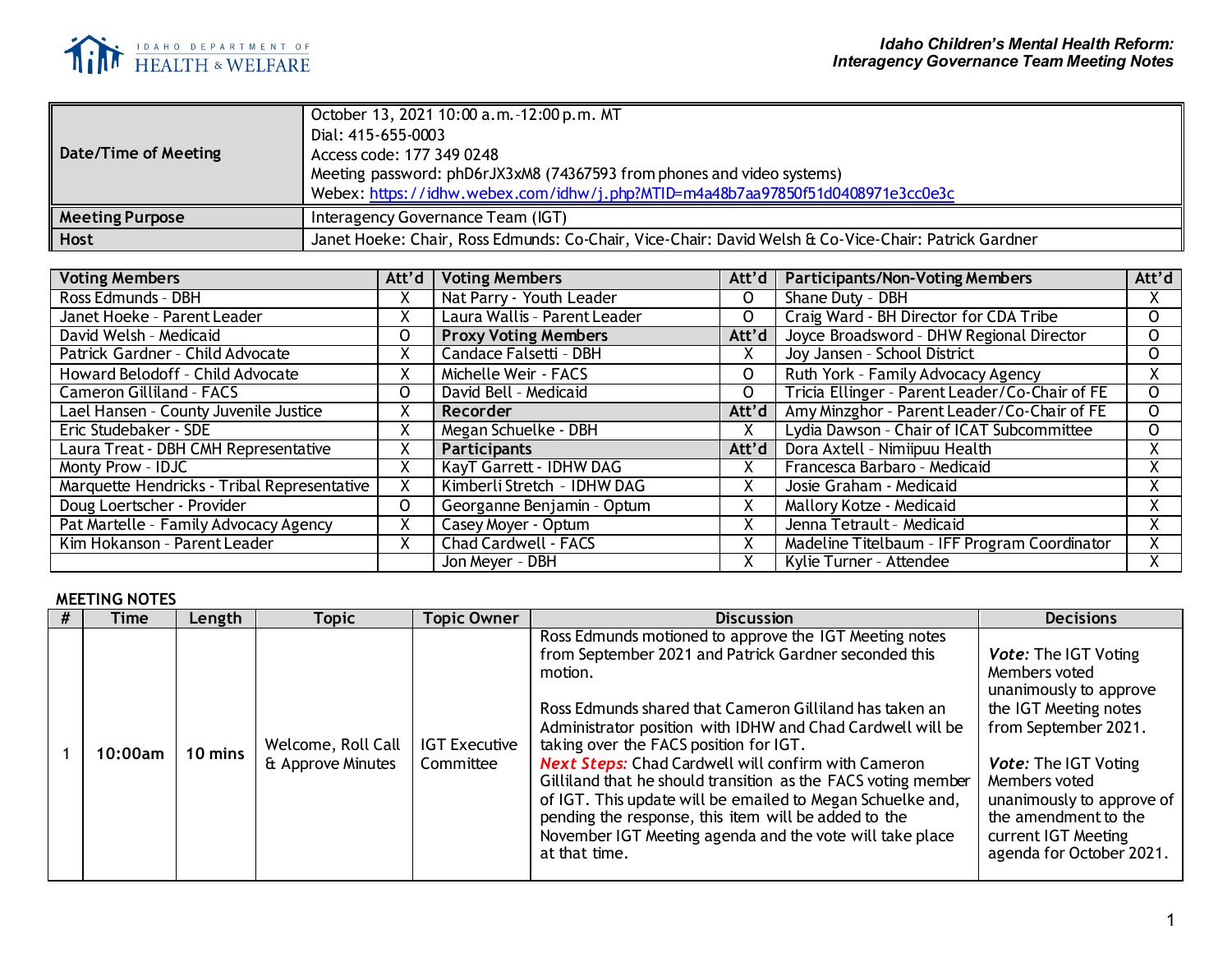

| #              | <b>Time</b> | Length  | <b>Topic</b>               | <b>Topic Owner</b> | <b>Discussion</b>                                                                                                                                                                                                                                                                                                                                                                                                                                                                                                                                                                                                                                                                                                                                                                                                                                                                                                                                                                                                                                                                                                                                                                                                                                                                                                                                                                                                                                                                                                                                                                                                             | <b>Decisions</b>                                                                                              |
|----------------|-------------|---------|----------------------------|--------------------|-------------------------------------------------------------------------------------------------------------------------------------------------------------------------------------------------------------------------------------------------------------------------------------------------------------------------------------------------------------------------------------------------------------------------------------------------------------------------------------------------------------------------------------------------------------------------------------------------------------------------------------------------------------------------------------------------------------------------------------------------------------------------------------------------------------------------------------------------------------------------------------------------------------------------------------------------------------------------------------------------------------------------------------------------------------------------------------------------------------------------------------------------------------------------------------------------------------------------------------------------------------------------------------------------------------------------------------------------------------------------------------------------------------------------------------------------------------------------------------------------------------------------------------------------------------------------------------------------------------------------------|---------------------------------------------------------------------------------------------------------------|
|                |             |         |                            |                    | Ruth York shared that Nat Perry will not be able to attend<br>the IGT meetings regularly due to her school schedule. As a<br>public member of IGT, the Idaho Federation of Families (IFF)<br>has asked Madeline Titelbaum to attend these meetings<br>regularly as the Program Coordinator for the youth involved<br>with IFF.                                                                                                                                                                                                                                                                                                                                                                                                                                                                                                                                                                                                                                                                                                                                                                                                                                                                                                                                                                                                                                                                                                                                                                                                                                                                                                |                                                                                                               |
|                |             |         |                            |                    | It was then proposed that we amend the current IGT Meeting<br>agenda to remove Item 4, "Discuss Access to Services for<br>Children with DD and Behavioral Health Issues", as Tricia<br>Ellinger is unable to attend this meeting. This agenda item<br>will be moved to an upcoming IGT Meeting. The time allotted<br>for this item will be distributed throughout the other agenda<br>items. Patrick Gardner motioned to approve of this<br>amendment to the current IGT Meeting agenda and Ross<br>Edmunds seconded this motion.                                                                                                                                                                                                                                                                                                                                                                                                                                                                                                                                                                                                                                                                                                                                                                                                                                                                                                                                                                                                                                                                                             |                                                                                                               |
| $\overline{2}$ | 10:10am     | 20 mins | Review Sponsor's<br>Report | DBH &<br>Medicaid  | Shane Duty reviewed the Sponsor's Status Report for October<br>2021. Pat Martelle asked if this report includes the entire<br>scope of work that the Department has been involved in. Is it<br>correct that no additional work that relates to YES that the<br>IGT needs to know about is listed in this report? Ross<br>Edmunds confirmed.<br>Patrick Gardner asked, in terms of actual service delivery, if<br>there is something that this report will provide on a monthly<br>basis that will tell us how things are going. From this report<br>we cannot tell how things are going or what challenges may<br>be arising. In order for the IGT to do problem solving, the<br>Department needs to share these areas. How do you envision<br>addressing these concerns? Ross Edmunds shared that the<br>Department is open to feedback about the contents of this<br>report. The understanding was that the QMIA Council<br>identifies the areas that would raise concern based on the<br>data. The QMIA Council identifies those areas, creating<br>recommendations, and bringing those forward to the IGT. We<br>do not want to duplicate this information. KayT Garrett<br>added that once the Implementation Assurance Plan (IAP) is<br>approved, the goal and the plan is to develop a project plan,<br>which will lead to more specific updates. Patrick Gardner<br>agreed that we do not want to duplicate the QMIA Quarterly<br>Reports. The plaintiff attorneys and the parents talked about<br>the QMIA recommendations and questions arose about what<br>will happen with those recommendations. One way to make | Sponsor's Status Report<br>for October 2021<br><b>RDF</b><br>Sponsor's Status Report for IGT October 2021.pdf |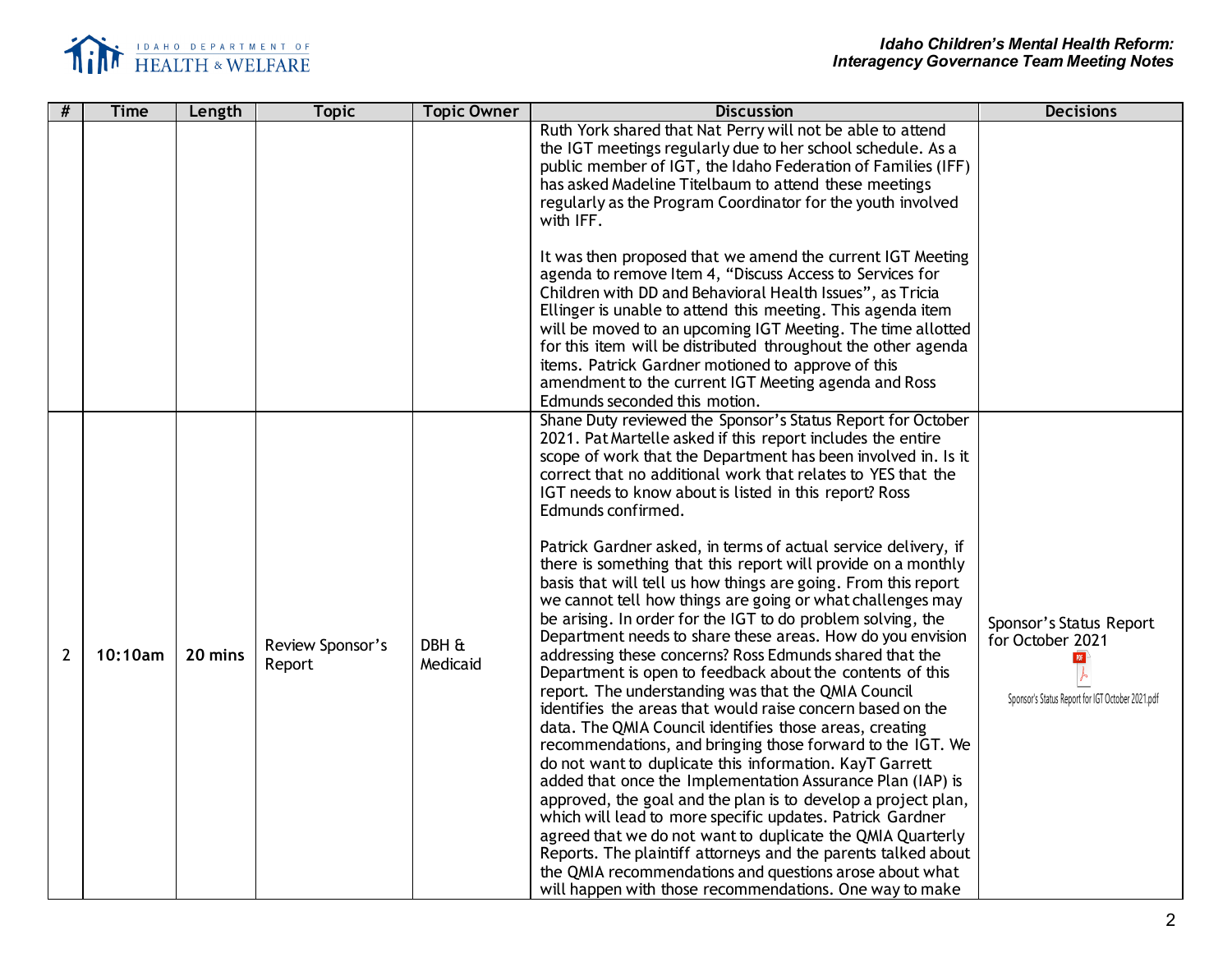

| # | <b>Time</b> | Length  | <b>Topic</b>                                  | <b>Topic Owner</b>                | <b>Discussion</b>                                                                                                                                                                                                                                                                                                                                                                                                                                                                                                                                                                                                                                                                                                                                                                                                                                                                                                                                                                                                                                                                                                                                                                                                                                                                                                                                                                                                                                                                                                                                         | <b>Decisions</b>                                                                             |
|---|-------------|---------|-----------------------------------------------|-----------------------------------|-----------------------------------------------------------------------------------------------------------------------------------------------------------------------------------------------------------------------------------------------------------------------------------------------------------------------------------------------------------------------------------------------------------------------------------------------------------------------------------------------------------------------------------------------------------------------------------------------------------------------------------------------------------------------------------------------------------------------------------------------------------------------------------------------------------------------------------------------------------------------------------------------------------------------------------------------------------------------------------------------------------------------------------------------------------------------------------------------------------------------------------------------------------------------------------------------------------------------------------------------------------------------------------------------------------------------------------------------------------------------------------------------------------------------------------------------------------------------------------------------------------------------------------------------------------|----------------------------------------------------------------------------------------------|
|   |             |         |                                               |                                   | that connection between this report and what the QMIA<br>Council is reporting would be to include what is working well<br>in this report. As well, the leadership members of the QMIA<br>Council will be meeting with the IGT Executive Committee<br>(EC) to begin discussions about how to better coordinate the<br>IGT and the QMIA Council. Previously, parents have also<br>shared the challenges that they face in securing services.<br>There is no connection between those challenges and what is<br>included in this Sponsor's Status Report. This is another<br>element that we would want to build into this report<br>because it goes directly to what is not working, what needs<br>to get resolved, who provides input, etc KayT Garrett<br>added that the Defendant's Workgroup previous met and<br>discussed the QMIA Report recommendations and how to<br>develop the priorities and make those connections.<br>Patrick Gardner suggested that this report also include more<br>narrative in addition to the bullet points. This is the best<br>way to track progress, determine what has been<br>accomplished, and how far we have to go. Ross Edmunds<br>noted that these suggestions will be shared with the YES<br>Sponsors. Patrick Gardner added that a regular presentation<br>to the IGT would be helpful. It would also be constructive to<br>know how these elements relate to the IGT Strategic Plan.<br>Ross Edmunds confirmed that all of the suggestions that have<br>been shared will be discussed with the YES Sponsors. |                                                                                              |
| 3 | 10:30am     | 15 mins | Update on<br>Implementation<br>Assurance Plan | <b>IGT Executive</b><br>Committee | Ross Edmunds shared that we have been making good<br>progress on the Implementation Assurance Plan (IAP). The<br>most recent draft was emailed to the plaintiff attorney's and<br>an upcoming meeting has been scheduled to discuss this<br>draft further. There is cross-over that relates to the IBHP<br>and this is why it the development of the IAP been a<br>confidential process. Patrick Gardner added that an updated<br>notice on the IBHP has been posted. This notice informed the<br>public that the Department has changed the methodology on<br>how they will move forward with the process and the<br>deadline has also been extended. With regard to the status<br>of the IAP, a limited version that does not include the<br>information about the IBHP has been shared with the<br>members of the Implementation Workgroup (IWG). The sense<br>is that the parties will come to an agreement in the near<br>future about the IAP and the hope is that it will be finalized<br>by November 2021. KayT Garrett added that the public                                                                                                                                                                                                                                                                                                                                                                                                                                                                                                     | Public Notice about the<br><b>IBHP</b><br>人脉<br><b>IBHP ITN Public</b><br>Communication - Se |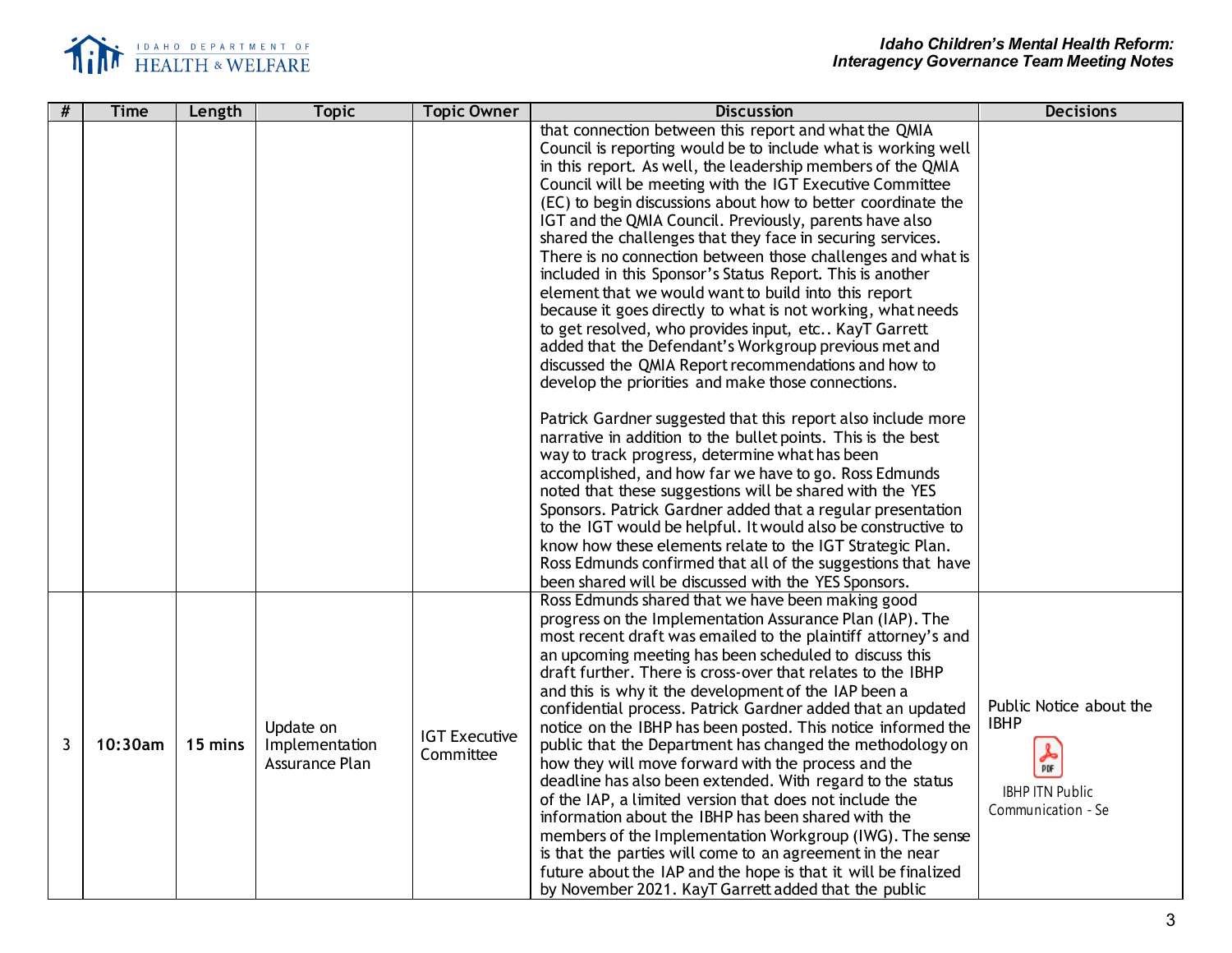

| # | <b>Time</b> | Length  | <b>Topic</b>                                                                                    | <b>Topic Owner</b>            | <b>Discussion</b>                                                                                                                                                                                                                                                                                                                                                                                                                                                                                                                                                                                                                                                                                                                                                                                                                                                                                                                                                                                                                                                                                                                                                                                                                                                                                                                                                                                                                                                                                                                                                                                                                                                                                                                                                                                                                                                                                                                                                                                                                                                                                                                           | <b>Decisions</b> |
|---|-------------|---------|-------------------------------------------------------------------------------------------------|-------------------------------|---------------------------------------------------------------------------------------------------------------------------------------------------------------------------------------------------------------------------------------------------------------------------------------------------------------------------------------------------------------------------------------------------------------------------------------------------------------------------------------------------------------------------------------------------------------------------------------------------------------------------------------------------------------------------------------------------------------------------------------------------------------------------------------------------------------------------------------------------------------------------------------------------------------------------------------------------------------------------------------------------------------------------------------------------------------------------------------------------------------------------------------------------------------------------------------------------------------------------------------------------------------------------------------------------------------------------------------------------------------------------------------------------------------------------------------------------------------------------------------------------------------------------------------------------------------------------------------------------------------------------------------------------------------------------------------------------------------------------------------------------------------------------------------------------------------------------------------------------------------------------------------------------------------------------------------------------------------------------------------------------------------------------------------------------------------------------------------------------------------------------------------------|------------------|
|   |             |         |                                                                                                 |                               | notice about the IBHP can be found here:<br>https://publicdocuments.dhw.idaho.gov/WebLink/DocView.<br>aspx?id=19791&dbid=0&repo=PUBLIC-DOCUMENTS.                                                                                                                                                                                                                                                                                                                                                                                                                                                                                                                                                                                                                                                                                                                                                                                                                                                                                                                                                                                                                                                                                                                                                                                                                                                                                                                                                                                                                                                                                                                                                                                                                                                                                                                                                                                                                                                                                                                                                                                           |                  |
| 4 | 10:45am     | 30 mins | Discuss Access to<br>Services for<br>Children with DD<br>and Behavioral<br><b>Health Issues</b> | <b>Tricia Ellinger</b>        | The IGT Voting Members unanimously voted to approve of<br>the requested agenda amendment. This agenda item has<br>been removed and will be added to an upcoming IGT Meeting<br>agenda for discussion.                                                                                                                                                                                                                                                                                                                                                                                                                                                                                                                                                                                                                                                                                                                                                                                                                                                                                                                                                                                                                                                                                                                                                                                                                                                                                                                                                                                                                                                                                                                                                                                                                                                                                                                                                                                                                                                                                                                                       |                  |
| 5 | 11:15am     | 15 mins | <b>Discuss PRA</b><br>Replacement<br>Proposal and<br>Decide on Next<br><b>Steps</b>             | <b>Ross Edmunds</b><br>& ICAT | Ross Edmunds reviewed the PRA Proposed Solution document<br>and shared that, based on this proposal, the Department<br>would like to request that ICAT develop a first draft of this<br>certification pathway. There are some areas of collaboration<br>that have to take place, such as with the State Department<br>of Education (SDE) and providers that have to comply with<br>the public standards. We do not want to put forth<br>regulations but rather an agreed upon pathway. The<br>certification will be organized through the future IBHP and<br>the new MCO will be overseeing the credentialing. Pat<br>Martelle, as the chair of the ICAT subcommittee, shared that<br>at the last ICAT Meeting, the members decided to form a<br>subgroup of members that would be willing to put in the<br>hours to work on this project. This subgroup includes staff<br>members from Medicaid, DBH, and SDE. Cheryl Hawkins, an<br>Admin Assistant for DBH, is working to survey these members<br>to determine the meeting schedule. Pat Martelle asked what<br>a reasonable timeline would be for a first draft proposal. Is it<br>reasonable to say that a first draft could take 6-8 months as<br>we want to make sure that the research is accurate? Ross<br>Edmunds confirmed that 6 months is a reasonable timeline.<br>If the subgroup completes the proposal sooner then the state<br>can begin to move forward from there.<br>Janet Hoeke asked that, due to the certification requirement<br>being suspended because of the public health emergency, is<br>there a timeline that would impact how quickly we need to<br>have this completed. Is there an event that could occur<br>which would put this certification requirement back in place?<br>Is there any additional support that this subgroup needs to<br>complete this work? Pat Martelle stated that the subgroup<br>could use administrative support to assist with coordinating<br>the meetings and documenting the work that is being done.<br>Cheryl Hawkins currently supports the ICAT meetings<br>however, we are not sure if she would have the capacity to |                  |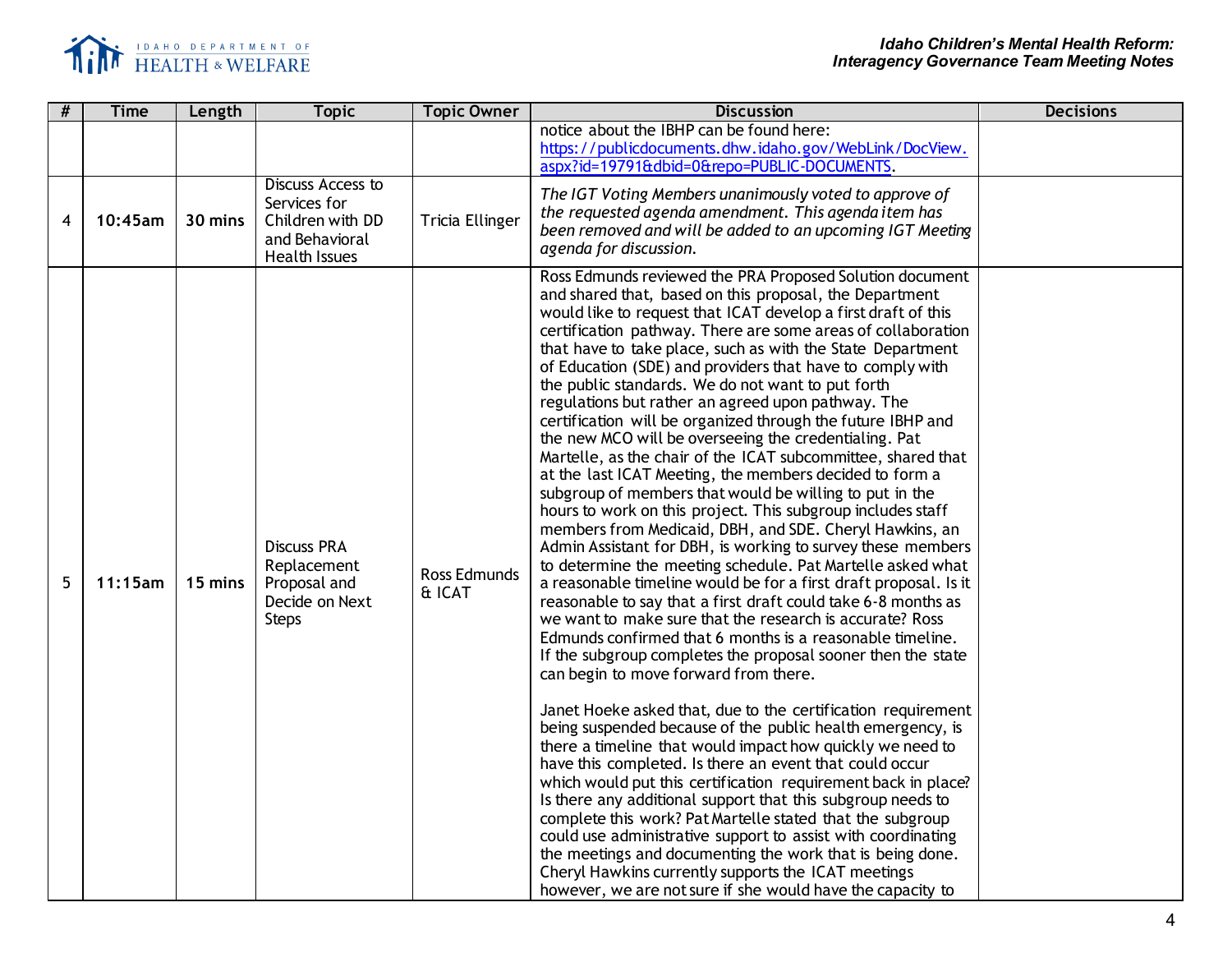

| # | <b>Time</b> | Length | <b>Topic</b>      | <b>Topic Owner</b>   | <b>Discussion</b>                                                                                                         | <b>Decisions</b> |
|---|-------------|--------|-------------------|----------------------|---------------------------------------------------------------------------------------------------------------------------|------------------|
|   |             |        |                   |                      | assist with these meetings as well. It was determined that<br>Ross Edmunds and Megan Schuelke will follow-up with Cheryl  |                  |
|   |             |        |                   |                      | Hawkins supervisor to gather more information on whether                                                                  |                  |
|   |             |        |                   |                      | Cheryl Hawkins has the capacity to assist with the subgroup<br>that will be working on the draft proposal.                |                  |
|   |             |        |                   |                      |                                                                                                                           |                  |
|   |             |        |                   |                      | In relation to Janet's first question, Pat Martelle asked if this                                                         |                  |
|   |             |        |                   |                      | was a question for Optum. Georgeanne Benjamin explained                                                                   |                  |
|   |             |        |                   |                      | that the decision to pause the PRA certification requirement                                                              |                  |
|   |             |        |                   |                      | was made by Medicaid. Georgeanne Benjamin shared some                                                                     |                  |
|   |             |        |                   |                      | thoughts with Medicaid last week and noted that she will<br>send this email to Pat Martelle as well. Pat Martelle added   |                  |
|   |             |        |                   |                      | that a member from Optum will be joining the ICAT subgroup                                                                |                  |
|   |             |        |                   |                      | as well. Josie Graham noted that the pause on the                                                                         |                  |
|   |             |        |                   |                      | requirement for the PRA certification will not be extended                                                                |                  |
|   |             |        |                   |                      | indefinitely. This would be a good topic to discuss at the                                                                |                  |
|   |             |        |                   |                      | next IGT Meeting. Janet Hoeke added that this information                                                                 |                  |
|   |             |        |                   |                      | would impact how quickly ICAT would want to move forward.                                                                 |                  |
|   |             |        |                   |                      | Patrick Gardner noted that the next step in the process of                                                                |                  |
|   |             |        |                   |                      | creating the IGT Operation Handbook relates to the meetings<br>that the IGT Executive Committee is having with the        |                  |
|   |             |        |                   |                      | leadership members of the FE subcommittee, the ICAT                                                                       |                  |
|   |             |        |                   |                      | subcommittee, and the QMIA Council. These meetings are                                                                    |                  |
|   |             |        |                   |                      | scheduled to take place the week of October 25 and will be                                                                |                  |
|   |             |        |                   |                      | used to examine the relationship between the IGT and these                                                                |                  |
|   |             |        |                   |                      | subcommittees. The idea is to get input from the people that                                                              |                  |
|   |             |        |                   |                      | are doing the work as this is essential to better design how                                                              |                  |
|   |             |        |                   |                      | these committees work with IGT. Once we have gathered<br>this input, we will put together a proposal of solutions and     |                  |
|   |             |        | Update on the IGT |                      | use these to develop and write the IGT Operational                                                                        |                  |
| 6 | 11:30am     | 5 mins | Operational       | <b>IGT Executive</b> | Handbook. We will have more information and updates to                                                                    |                  |
|   |             |        | Handbook          | Committee            | report on at the IGT Meeting next month.                                                                                  |                  |
|   |             |        |                   |                      |                                                                                                                           |                  |
|   |             |        |                   |                      | Patrick Gardner also noted the Deputy Attorney Generals                                                                   |                  |
|   |             |        |                   |                      | (DAGs) wrote a memo on the relationship between the IGT                                                                   |                  |
|   |             |        |                   |                      | and the Settlement Agreement. We need to use this to begin                                                                |                  |
|   |             |        |                   |                      | to develop this Operational Handbook however, we do not<br>have someone lined up to do that at this time. This is a topic |                  |
|   |             |        |                   |                      | that should be discussed at the next IGT Executive                                                                        |                  |
|   |             |        |                   |                      | Committee Meeting. Ross Edmunds added that the                                                                            |                  |
|   |             |        |                   |                      | Department plans to be engaged in this work and can offer                                                                 |                  |
|   |             |        |                   |                      | some technical writing expertise and resources. We want to                                                                |                  |
|   |             |        |                   |                      | collaborate on the contents of this handbook so we may need                                                               |                  |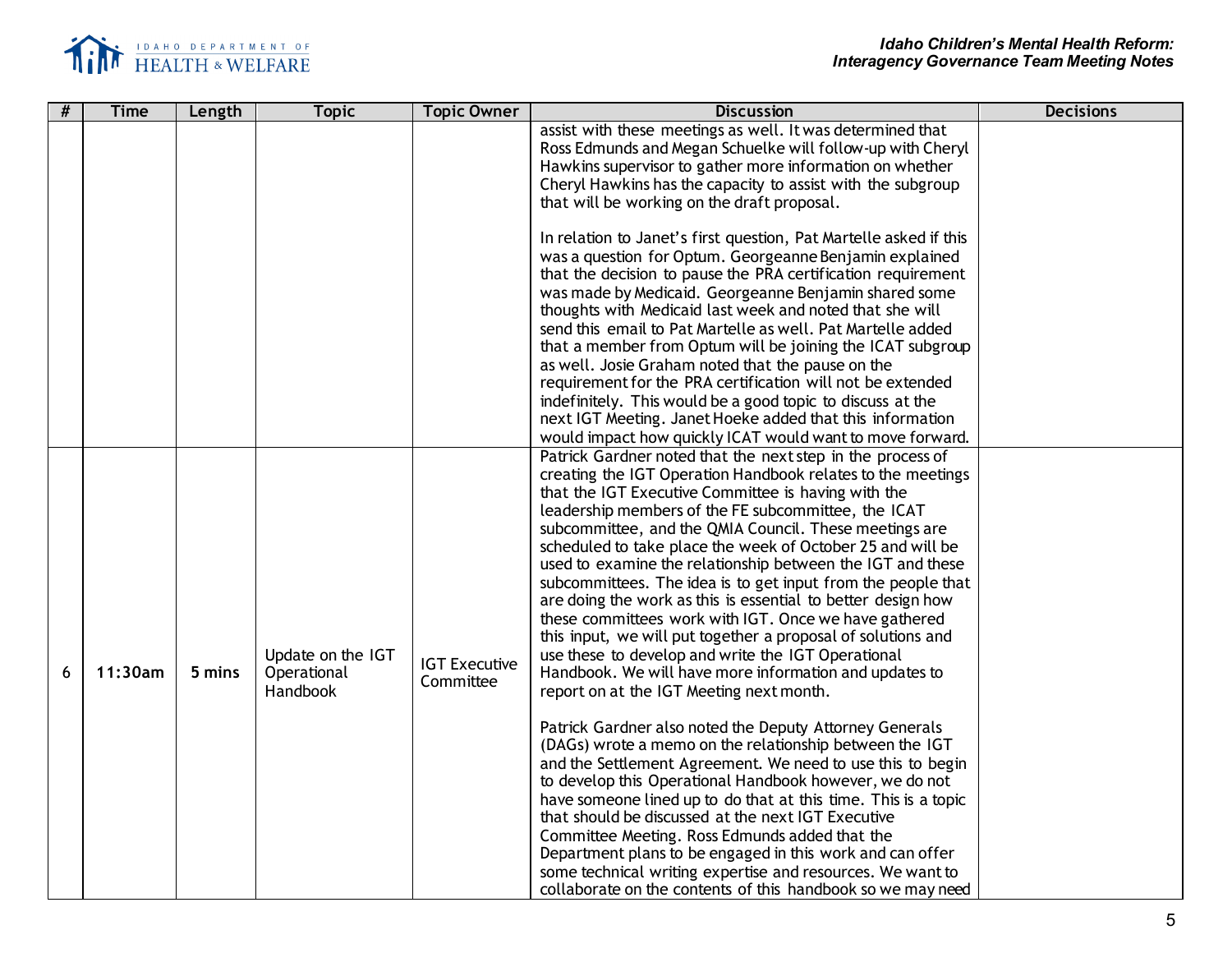

| #              | <b>Time</b> | Length  | <b>Topic</b>                    | <b>Topic Owner</b>  | <b>Discussion</b>                                                                                                                                                                                                                                                                                                                                                                                                                                                                                                                                                                                                                                                                                                                                                                                                                                                                                                                                                                                                                                                                                                                                                                                                                                                                                                                                                                                                                                                                                                                                                                                                                                                                                                                                                                                                                                                                                                                                                                                                                                                                                                                    | <b>Decisions</b> |
|----------------|-------------|---------|---------------------------------|---------------------|--------------------------------------------------------------------------------------------------------------------------------------------------------------------------------------------------------------------------------------------------------------------------------------------------------------------------------------------------------------------------------------------------------------------------------------------------------------------------------------------------------------------------------------------------------------------------------------------------------------------------------------------------------------------------------------------------------------------------------------------------------------------------------------------------------------------------------------------------------------------------------------------------------------------------------------------------------------------------------------------------------------------------------------------------------------------------------------------------------------------------------------------------------------------------------------------------------------------------------------------------------------------------------------------------------------------------------------------------------------------------------------------------------------------------------------------------------------------------------------------------------------------------------------------------------------------------------------------------------------------------------------------------------------------------------------------------------------------------------------------------------------------------------------------------------------------------------------------------------------------------------------------------------------------------------------------------------------------------------------------------------------------------------------------------------------------------------------------------------------------------------------|------------------|
|                |             |         |                                 |                     | to create a temporary committee and pull some members<br>together to work on this. Pat Martelle noted that when she<br>was previously the chair of the IGT, the members worked to<br>renew the existing IGT Operational Handbook. It would be<br>useful to start with that document.<br>Candace Falsetti shared that the April-June QMIA Quarterly                                                                                                                                                                                                                                                                                                                                                                                                                                                                                                                                                                                                                                                                                                                                                                                                                                                                                                                                                                                                                                                                                                                                                                                                                                                                                                                                                                                                                                                                                                                                                                                                                                                                                                                                                                                   |                  |
| $\overline{7}$ | 11:35am     | 10 mins | <b>QMIA Quarterly</b><br>Report | Candace<br>Falsetti | Report has been posted on the YES website and was also<br>shared via email with all of the IGT members. One question<br>has come up about the QMIA Council recommendations. The<br>Defendant's Workgroup (DWG) will be reviewing these<br>recommendations and they will then be shared with the IGT.<br>The priorities will be identified by both groups and the<br>requests will be reviewed with the YES Sponsors as well as<br>Medicaid. The second question was related to when the QMIA<br>Quarterly Reports are due and will be published on the YES<br>website. This information has now been added into the QMIA<br>Quarterly Reports.<br>Patrick Gardner asked if there is more information within the<br>references of each bullet point that explains how and why<br>these recommendations were chosen. Why were these items<br>the most important items? Are these the most important<br>items that the IGT should be focused on in terms of<br>implementation? Candace Falsetti explained that the QMIA<br>Council looks at the data that is included in the report and<br>the recommendations reflect the areas that we feel are<br>related to improving the system. These decisions are based<br>on the decision points that PRAED has shared with us. After<br>three years of gather data, we can now see any concerning<br>consistent trends. The critical area is the access to services.<br>Over the next year, we will likely see an evolution of these<br>recommendations.<br>Pat Martelle requested clarification on how the QMIA Council<br>recommendations will be prioritized. Patrick Gardner also<br>asked what the process will be for the IGT when they receive<br>these recommendations. The IGT needs to respond to these<br>recommendations as a part of the problem-solving process.<br>We need to determine who will do the work, how it should<br>be done, etc. It may be helpful to have the QMIA Council<br>attend an IGT Meeting so that we can discuss these items<br>further. The recommendations listed are broad and we need<br>the "why" of the problem to be explained in greater detail |                  |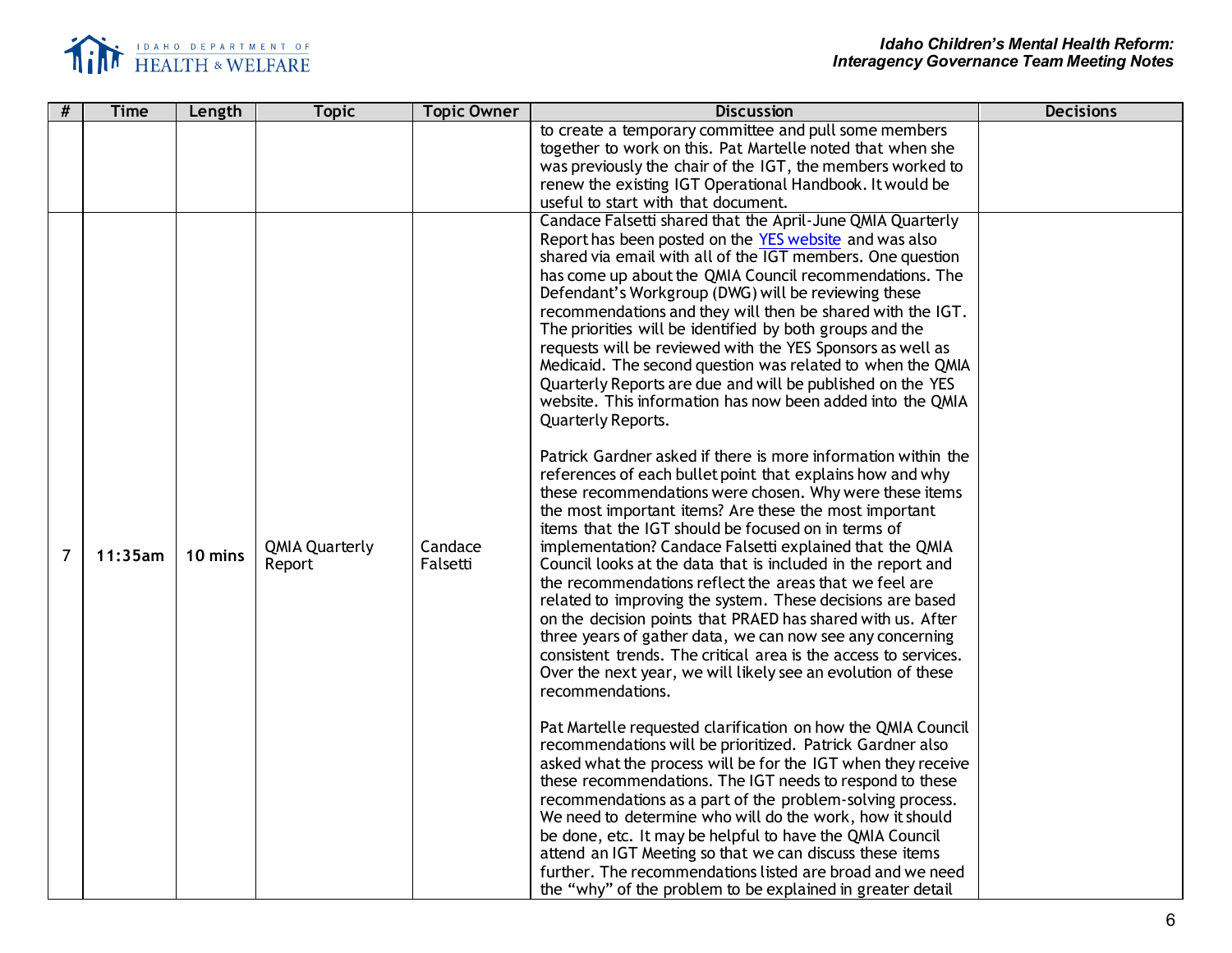

| # | <b>Time</b> | Length | <b>Topic</b> | <b>Topic Owner</b> | <b>Discussion</b>                                                 | <b>Decisions</b> |
|---|-------------|--------|--------------|--------------------|-------------------------------------------------------------------|------------------|
|   |             |        |              |                    | so that we can determine the best solution. Patrick Gardner       |                  |
|   |             |        |              |                    | noted that it would also be helpful for the recommendations       |                  |
|   |             |        |              |                    | to be numbered rather than to be listed as bullet points.         |                  |
|   |             |        |              |                    |                                                                   |                  |
|   |             |        |              |                    | Janet Hoeke asked if the recommendations listed in the            |                  |
|   |             |        |              |                    | report coincide with what the IGT would say the                   |                  |
|   |             |        |              |                    | recommendations should be based on where we are with the          |                  |
|   |             |        |              |                    | implementation of YES. Patrick Gardner stated that third and      |                  |
|   |             |        |              |                    | fourth recommendations listed go to the core purpose of the       |                  |
|   |             |        |              |                    | IGT. For now, the answers seem to be within the IBHP. Janet       |                  |
|   |             |        |              |                    | Hoeke asked how we are going about setting up statewide           |                  |
|   |             |        |              |                    | access in the meantime. Ross Edmunds added that the               |                  |
|   |             |        |              |                    | solution is not solely to wait for the IBHP. The overall issue is |                  |
|   |             |        |              |                    | related to workforce. Medicaid, Optum, and DBH are                |                  |
|   |             |        |              |                    | continuing to work to be able to deliver the services that        |                  |
|   |             |        |              |                    | people need. Optum has previously shared data that shows          |                  |
|   |             |        |              |                    | the amount of treatment that they are providing. The new          |                  |
|   |             |        |              |                    | procurement shows that in-patient and out-patient services        |                  |
|   |             |        |              |                    | will be delivered to both Medicaid and non-Medicaid clients.      |                  |
|   |             |        |              |                    | Janet Hoeke added that there are a lot of issues that are the     |                  |
|   |             |        |              |                    | reasons for our workforce issues right now. Are there things      |                  |
|   |             |        |              |                    | that we can be doing that would help the workforce issue          |                  |
|   |             |        |              |                    | beyond the lack of people the fill the positions? Ross            |                  |
|   |             |        |              |                    | Edmunds stated that these issues are being worked on per          |                  |
|   |             |        |              |                    | the Idaho Behavioral Health Council (IBHC) and the IBHC           |                  |
|   |             |        |              |                    | Strategic Action Plan. The first priority is to develop a         |                  |
|   |             |        |              |                    | comprehensive workforce plan across the behavioral health         |                  |
|   |             |        |              |                    | services in Idaho, which is due in December 2021. As it is        |                  |
|   |             |        |              |                    | developed, more information about this plan will be shared        |                  |
|   |             |        |              |                    | with the IGT.                                                     |                  |
|   |             |        |              |                    |                                                                   |                  |
|   |             |        |              |                    | Janet Hoeke stated that the purpose of the IGT is to              |                  |
|   |             |        |              |                    | determine what should happen with the recommendations. If         |                  |
|   |             |        |              |                    | this is going to happen then all of the IGT members need to       |                  |
|   |             |        |              |                    | be engaged in the conversations. Patrick Gardner stated           |                  |
|   |             |        |              |                    | that, in all fairness, the QMIA Quarterly Report is a 90-page     |                  |
|   |             |        |              |                    | document and one of the challenges that we have is to make        |                  |
|   |             |        |              |                    | materials accessible within the constraints of the                |                  |
|   |             |        |              |                    | membership. This brings us to the key issue of staffing as we     |                  |
|   |             |        |              |                    | do not have the staff resources needed. Ross Edmunds asked        |                  |
|   |             |        |              |                    | what a staff member would do in that capacity and what            |                  |
|   |             |        |              |                    | their responsibilities would be as a part of IGT. Patrick         |                  |
|   |             |        |              |                    | Gardner stated that it might make more sense for the IGT          |                  |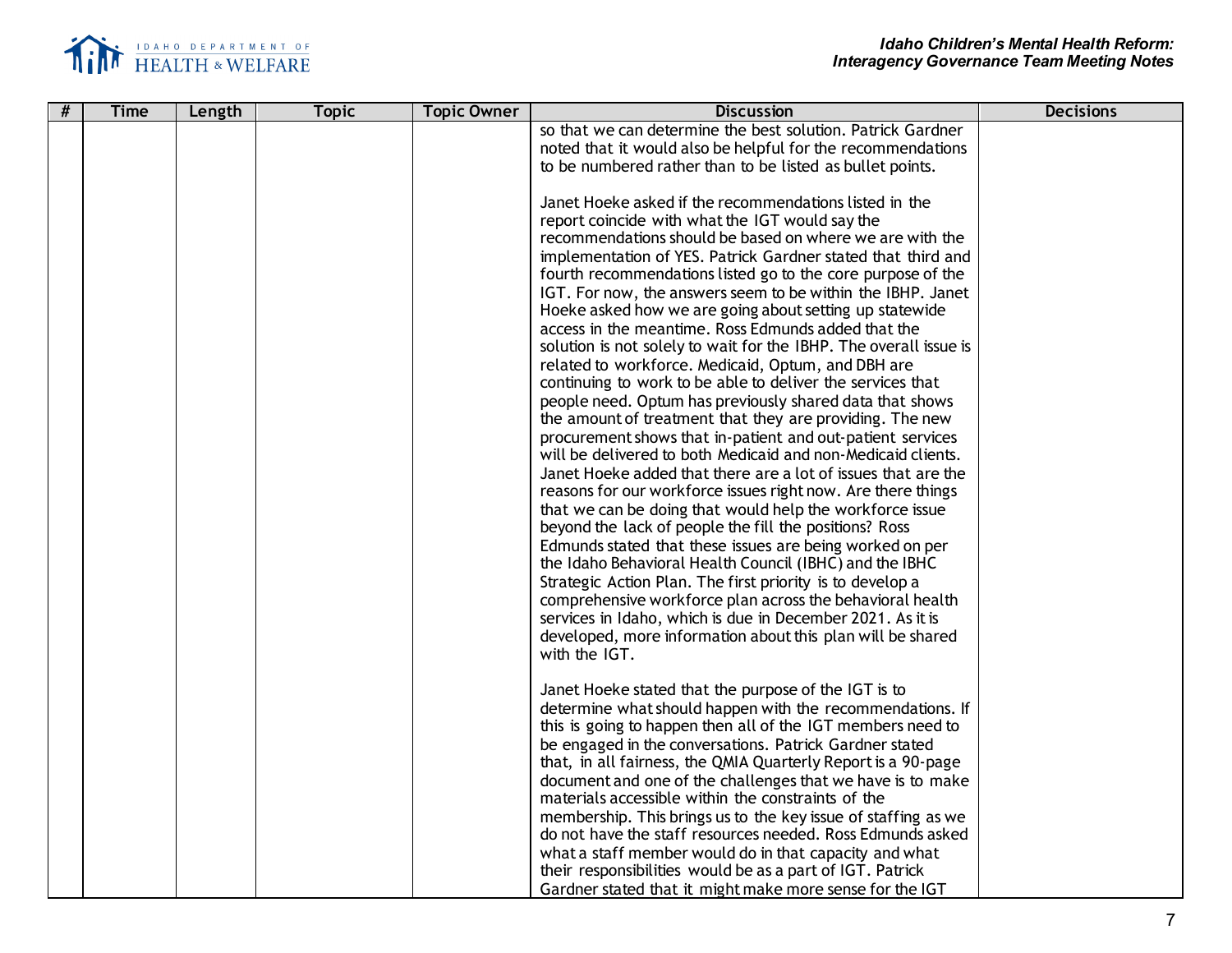